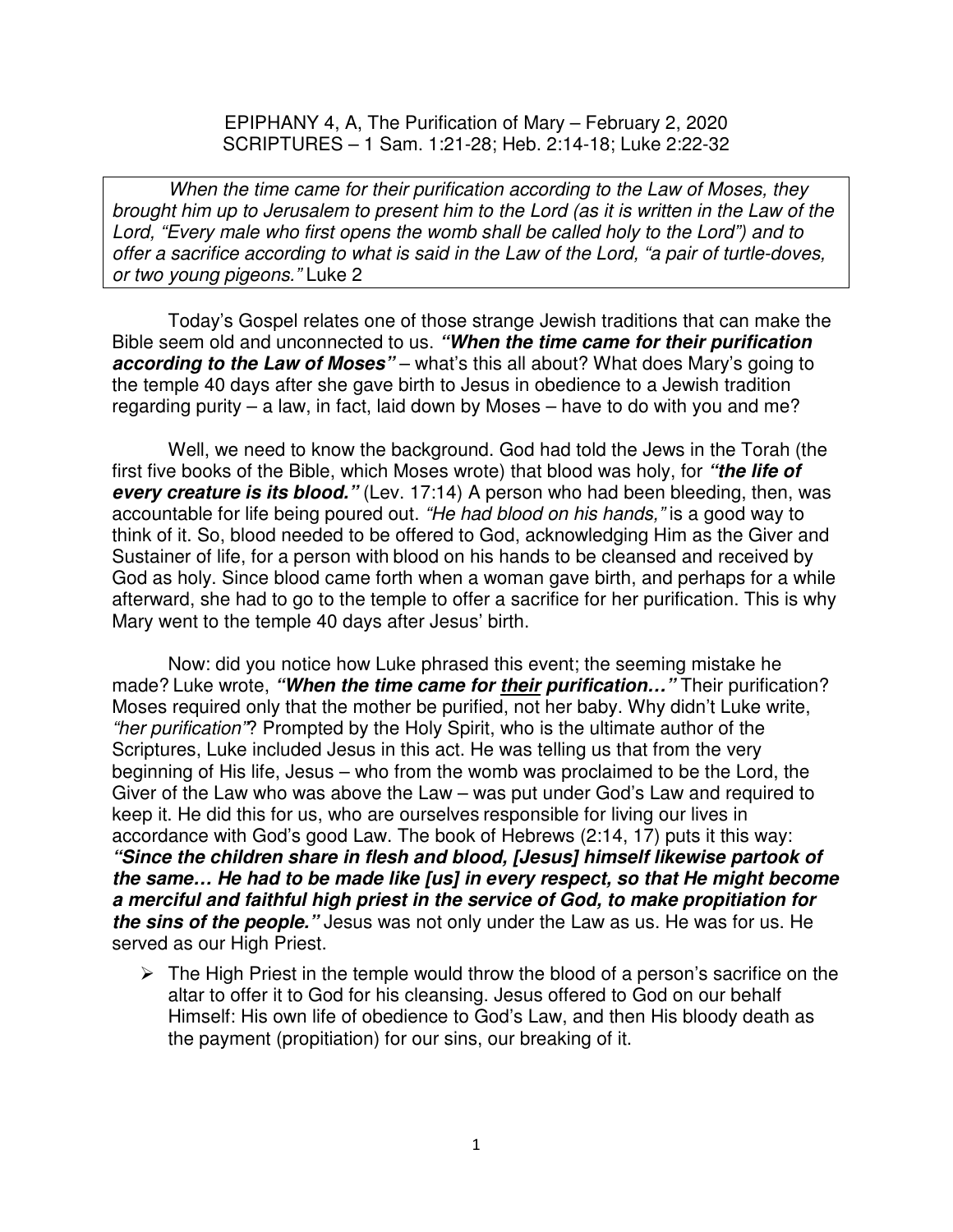$\triangleright$  And, as the High Priest would then turn and sprinkle the blood of a person's sacrifice on him to declare God's forgiveness of him and acceptance of him, so Jesus gives Himself to us to bring us God's forgiveness and acceptance.

This is why Luke tells us of the old man Simeon, who took Jesus in his arms when he saw Him in the temple. Simeon is one of  $us - a$  believer in God who is waiting for the coming of the Christ – and so he speaks for us. **"Lord, now you are letting your servant depart in peace, according to your word."** As you take Jesus in your arms – as you rejoice in your baptism, in which you received Him and were joined to Him; as you hear and believe His Word, and receive Him in the sacrament of His body and blood – peace with God is yours, for Jesus is your peace! Jesus is **"[God's] salvation that [He has] prepared in the presence of all peoples… a light for revelation to the Gentiles...**" which is you! So: you who believe in Him can truly say that you are innocent of sin and have no guilt, for Jesus paid for your sin and canceled its debt! You can also say that you truly keep God's Law and haven't failed God in the least, for Jesus kept it perfectly for you, and God, who knows your faith, counts His obedience as yours!

But, let this be more than just believed. Let your faith and obedience to God be seen! St. Paul wrote to Titus (2:14), **"[Jesus] gave Himself to redeem us from all lawlessness and to purify for Himself a people for His own possession who are zealous for good works.**" Be zealous like Mary! You know, one might wonder: did she have to go to the temple to purify herself? She had given birth to the Holy One of God, after all, the holy and eternal Son of the Father! Did she need to offer the sacrifice Moses required?

Some say that Mary was not obligated to keep this Law of Moses because she shed no blood during Jesus birth. He miraculously passed through her womb so that she gave birth without pain or blood. Even Martin Luther believed this for a time. So, she was not under this law! Now, I don't buy this. Jesus was just like us in every way, the Bible says, including birth. But, Mary could say, and we can truly say, that in Him we are not under the law and obligated to it. We can say this because God says this. His Word, Gal. 3:24-26, says: **"the law was our guardian until Christ came, in order that we might be justified by faith. But now that faith has come, we are no longer under a guardian, for in Christ Jesus you are all sons of God, through faith."** And Rom. 10:4 says, **"Christ is the end of the law for righteousness to everyone who believes."** The Law has ended for you, because Jesus kept God's Law completely, and His complete obedience is yours by faith. There truly is nothing you have to do!

Don't let this make you think, however, that you can do whatever you want. Don't seek ways to get around God's Law – which is what we are inclined to do. You know how we are. We constantly offer excuses and seek ways to dodge laws and get around them. "I didn't know!... Everyone else was doing it..." Our skill at dodging is why warning labels are so precise and contracts so lengthy. We'll find a way around it! Reflecting on this in his sermon on Mary's purification, Martin Luther said: